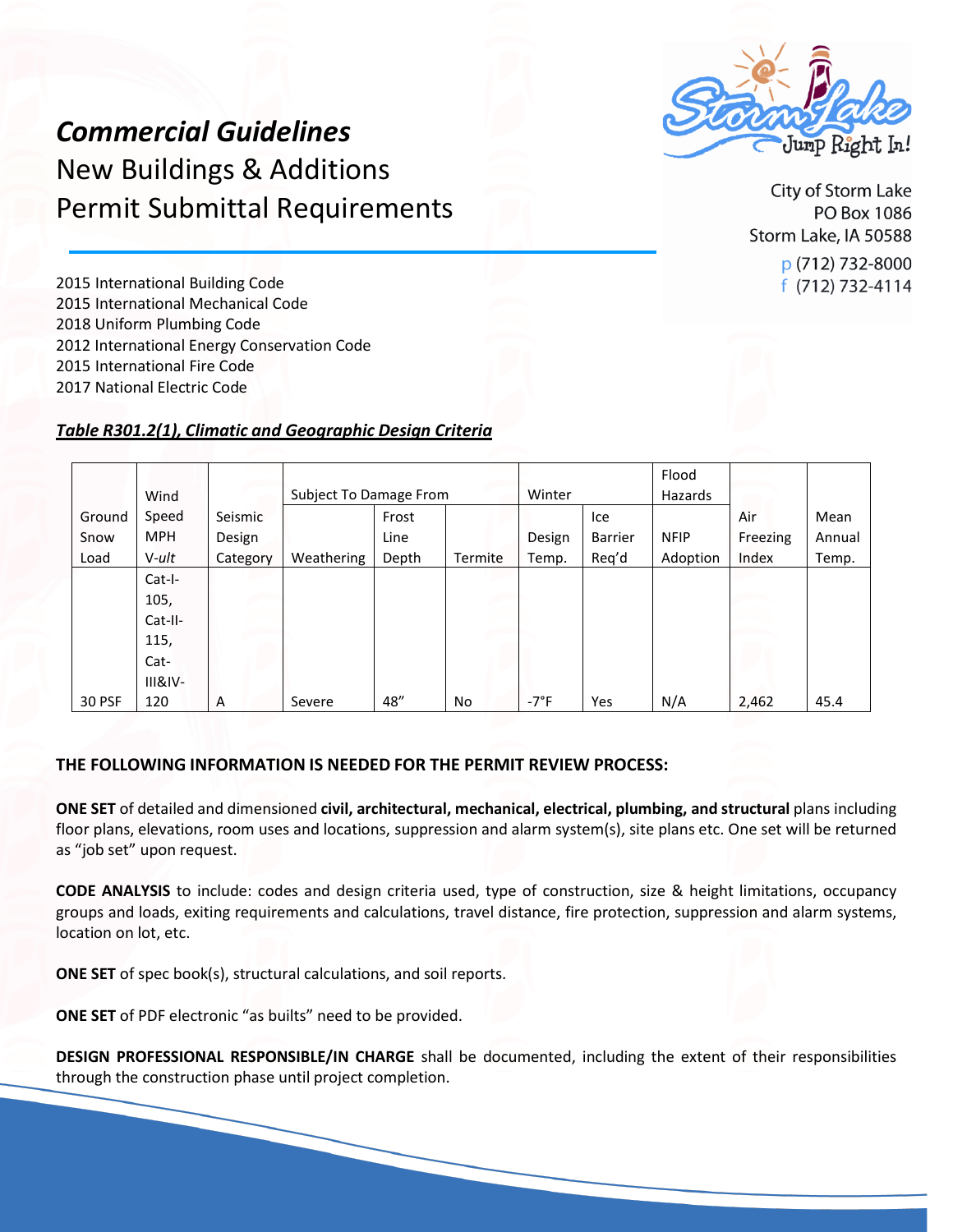**ARCHITECTURAL PLANS** shall include: fully dimensioned floor plans of all levels showing all room uses, size, exiting, etc.; fully dimensioned exterior wall elevations; square footage of building (existing & proposed); cross sections detailing roof, ceiling, interior & exterior walls; specifications detailing all pertinent requirements and equipment; penetration details of all required fire-stopping; mechanical, electrical, and plumbing plans.

**SPECIAL INSPECTIONS** shall be as required per the 2015 International Building Code Chapter 17 and shall be duly noted on the plans (3rd party inspection required).

**DOCUMENTS** shall bear the stamp and signature of all design professionals who shall be licensed in the State of Iowa or if exempt, the proper form shall be completed and provided.

**FIRE ALARM and SUPPRESSION PLANS** shall be submitted to the Fire Chief's office for review and approval. For questions call (712)732-8010.

**HAZARDOUS MATERIALS** commodities (MSDS), quantities, and storage systems shall be submitted to the Fire Marshal's office for review and approval. For questions call (515)965-6475.

**ACCESSIBILITY** for the physically disabled shall be documented as part of the code analysis (in accordance with 2009 IBC & ANSI A117.1 2003) and shall be stamped and signed by the design professional. The owner, contractor and developer are also responsible for compliance with the **Americans with Disabilities Act (ADA) and the Fair Housing Act** (ICC/ANSI A117.1). For questions call the Iowa Division of Persons with Disabilities 661 IAC Chapter 302. Phone: (888)219-0471. Web site: [www.state.ia.us/dhr/pd/](http://www.state.ia.us/dhr/pd/)

**ENERGY REVIEW** documentation is required showing compliance with the State of Iowa energy requirements. 661 IAC Chapter 303.

**STORM WATER** plans must be provided indicating construction erosion control and permanent controls. Sites disturbing more than 1 acre must obtain General Permit #2 with the Iowa DNR and must provide a SWPPP. **Sites which create 5,000 square feet or more of impervious area must comply with the City of Storm Lake Post Construction Storm Water Control Regulations Ordinance.**

**SCHOOLS/SENIOR CARE CENTERS/DAY CARES/CLINICS/HOSPITALS** Designers/Owners ofschools,senior care centers, day cares, clinics, hospitals etc., should contact the Iowa State Fire Marshal's Office regarding State Building Code review and requirements. Phone: (515)725-6145 web site: [www.dps.state.ia.us/fm/](http://www.dps.state.ia.us/fm/)

**CONTRACTOR REGISTRATION** All contractors must be registered with the State Labor Services Division. Phone: (800)562- 4692. Web site: [www.iowaworkforce.org/labor/contractor.htm](http://www.iowaworkforce.org/labor/contractor.htm)

ELECTRICAL work and installations may be done only by contractors licensed by the State of Iowa. For licensing information contact Department of Public Safety. Phone: (800)725-6145. Web site[: www.dps.state.ia.us/fm/electrician/](http://www.dps.state.ia.us/fm/electrician/) Permits are required and are available from the City of Storm Lake.

**MECHANICAL & PLUMBING** work and installations may be done only by contractors licensed by the State of Iowa. For licensing information contact the Department of Public Health. Phone: (866)280-1521. Web site: [www.idph.state.ia.us/eh/plumbing.asp P](http://www.idph.state.ia.us/eh/plumbing.asp)ermits are required and are available from the City of Storm Lake.